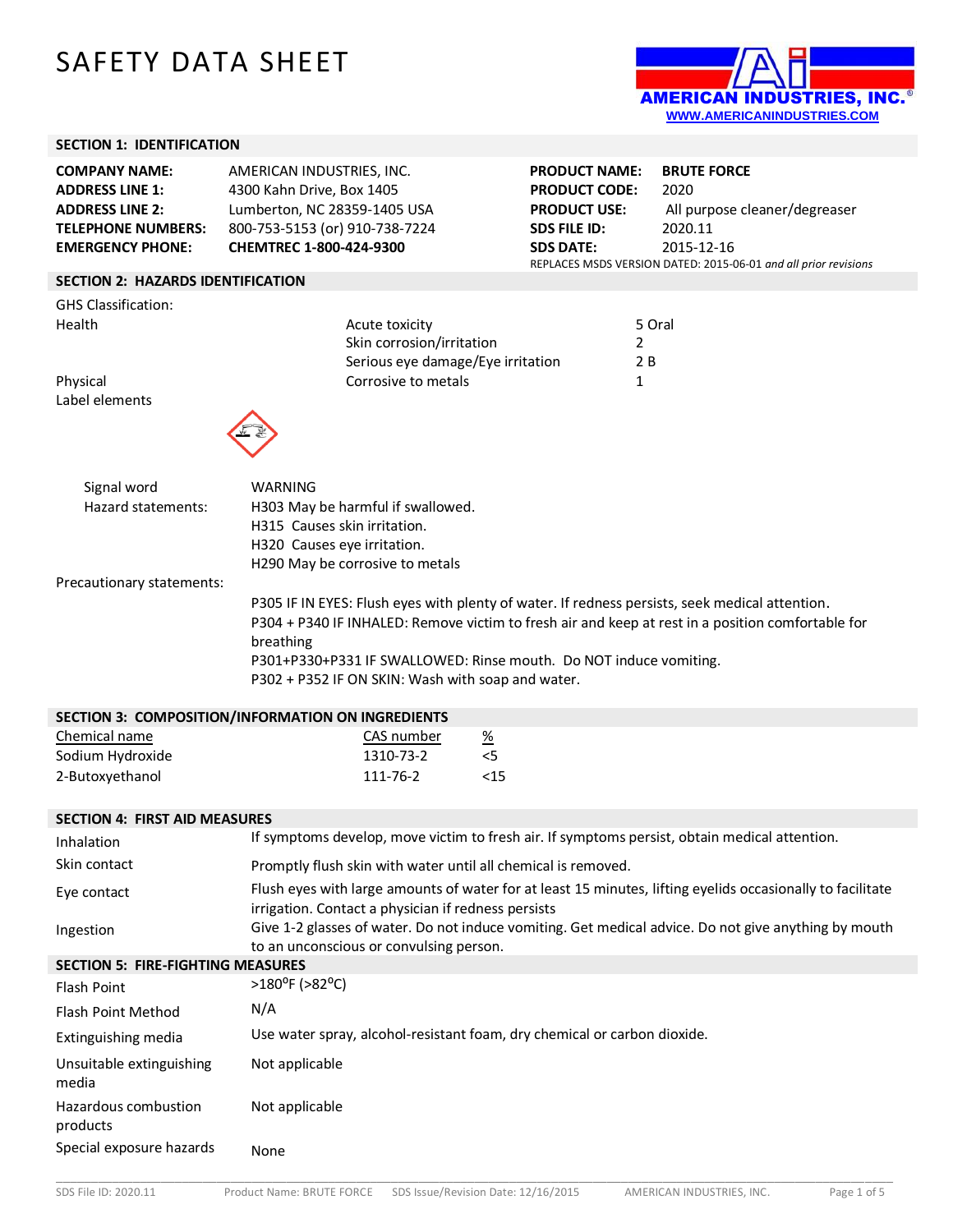| Special protective | Full protective clothing and approved self-contained breathing apparatus required for fire fighting |
|--------------------|-----------------------------------------------------------------------------------------------------|
| equipment          | personnel                                                                                           |

#### **SECTION 6: ACCIDENTAL RELEASE MEASURES**

Personal Precautionary Measures: Use appropriate protective equipment. (See Section 8.) Do not get into eyes, skin, or clothing. Wear respiratory protection. Avoid breathing vapors. Ensure adequate ventilation. Environmental Precautionary Measures: Do not empty into drains.

Methods and Materials for Containment and Cleanup: Soak up residue with an absorbent such as clay or sand. Place in a nonleaking container for proper disposal according to Federal, State, and Local regulations. Do not discharge into waterways or sewage systems.**7**

#### **SECTION 7: HANDLING AND STORAGE**

| <b>Handling</b> | Use in a well-ventilated area. Do not breathe vapors. Do not get on skin, eyes, or clothing.          |
|-----------------|-------------------------------------------------------------------------------------------------------|
| Storage         | Keep from freezing. Store between 50 and 80 degrees F. Keep container closed and in a well-ventilated |
|                 | area.                                                                                                 |

|                                                 | SECTION 8: EXPOSURE CONTROLS/PERSONAL PROTECTION             |                                                                               |
|-------------------------------------------------|--------------------------------------------------------------|-------------------------------------------------------------------------------|
| <b>Engineering Controls</b>                     | Use in well ventilated area.                                 |                                                                               |
|                                                 | Personal Protective Equipment: Safety Glasses, Gloves, Apron |                                                                               |
| Sodium hydroxide                                | 1310-73-2                                                    | < 5%                                                                          |
| Components with workplace control parameters    |                                                              |                                                                               |
| <b>Ceiling Value</b>                            | 2mg/m3                                                       | USA ACGIH Threshold Limit Values (TLV)<br>USA (OSHA)-Table Z-1 Limits for air |
| <b>Ceiling Value</b>                            | 2mg/m3                                                       | contaminants-1910.1000<br>USA Occupational exposure limits (OSHA)-            |
| <b>TWA</b>                                      | 2mg/m3                                                       | Table Z-1 Limits for air contaminants                                         |
| Ceiling Value                                   | 2 mg/m3                                                      | USA ACGIH Threshold Limit Values (TLV)                                        |
| Eye, skin, & upper respiratory tract irritation |                                                              |                                                                               |
| <b>Ceiling Value</b>                            | 2 mg/m $3$                                                   | USA NIOSH Recommended exposure limits                                         |
| 2-Butoxyethanol                                 | 111-76-2                                                     | <15%                                                                          |
| Components with workplace control parameters    |                                                              |                                                                               |
| <b>TWA</b>                                      | 20 ppm                                                       | USA ACGIH Threshold Limit Values (TLV)                                        |
| Eye & upper respiratory                         |                                                              |                                                                               |
| tract irritation                                | Confirmed animal carcinogen with unknown relevance to humans |                                                                               |
| TWA                                             | 5 ppm                                                        | USA NIOSH Recommended                                                         |
|                                                 |                                                              | Exposure Limits- Potential for dermal                                         |
|                                                 | 24 mg/m $3$                                                  | absorption                                                                    |
| <b>TWA</b>                                      | 50 ppm                                                       | USA Occupational exposure limits                                              |
|                                                 | 240 mg/m $3$                                                 | (OSHA)-Table Z-1 Limits for air<br>contaminants                               |
| Skin designation                                | The value in mg/m3 is approximate                            |                                                                               |
|                                                 | 25 ppm                                                       | USA OSHA-Table Z-1 limits for air                                             |
| <b>TWA</b>                                      | 120 mg/m $3$                                                 | contaminants-1910.1000                                                        |

Skin notation

## **SECTION 9: PHYSICAL AND CHEMICAL PROPERTIES**

| Color                           | Green liquid                        |
|---------------------------------|-------------------------------------|
| <b>Physical State</b>           | Liguid                              |
| Odor                            | Honey/Almond                        |
| Flash point                     | $>180^{\circ}$ F ( $>82^{\circ}$ C) |
| Flammability                    | Not available                       |
| <b>Partition Coefficient</b>    | Not available                       |
| Boiling point                   | 212°F (100°C)                       |
| Melting point/freezing<br>point | Not available                       |
| Auto-ignition temperature       | Not available                       |

\_\_\_\_\_\_\_\_\_\_\_\_\_\_\_\_\_\_\_\_\_\_\_\_\_\_\_\_\_\_\_\_\_\_\_\_\_\_\_\_\_\_\_\_\_\_\_\_\_\_\_\_\_\_\_\_\_\_\_\_\_\_\_\_\_\_\_\_\_\_\_\_\_\_\_\_\_\_\_\_\_\_\_\_\_\_\_\_\_\_\_\_\_\_\_\_\_\_\_\_\_\_\_\_\_\_\_\_\_\_\_\_\_\_\_\_\_\_\_\_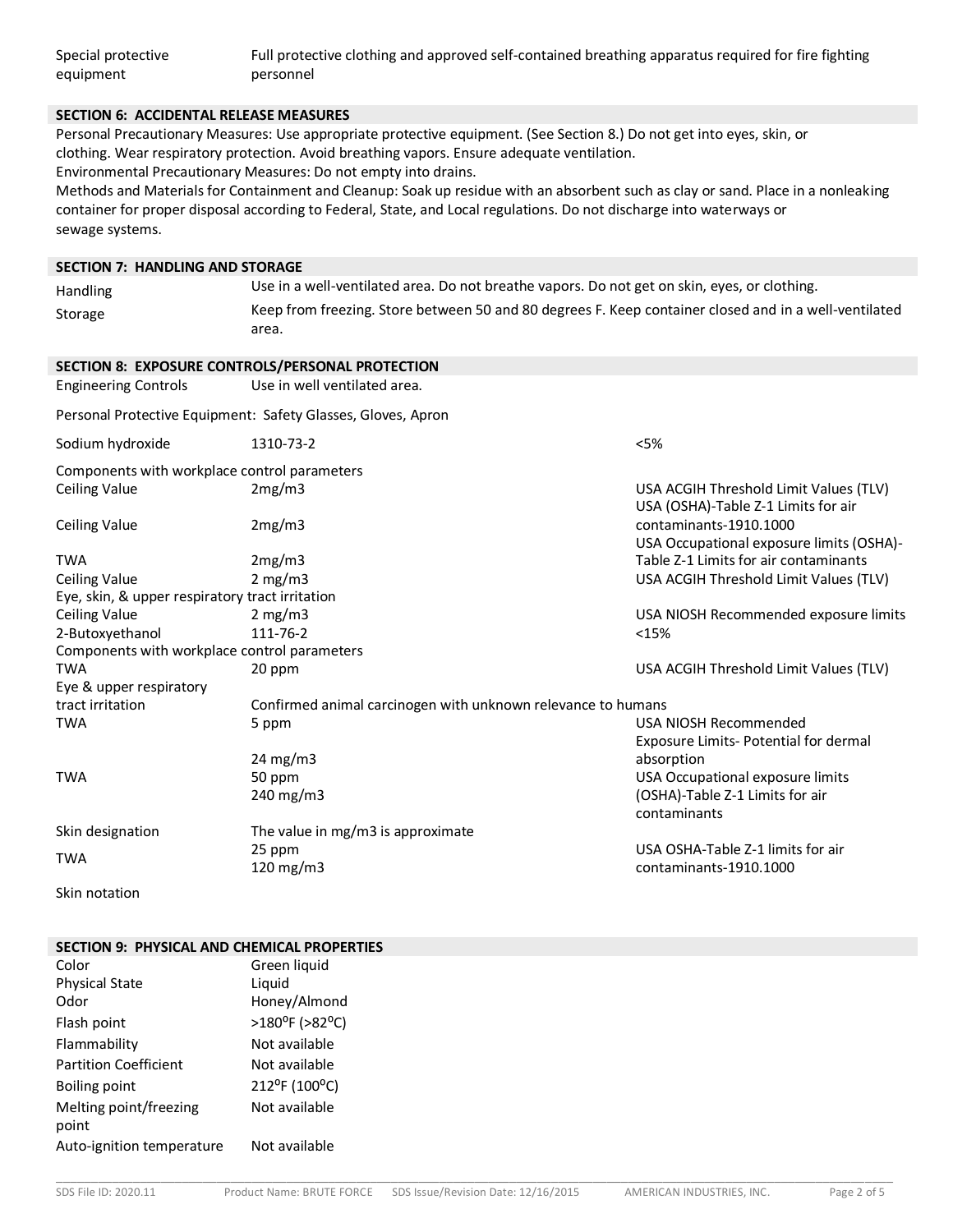| Vapor pressure<br>Vapor density (Air-1)<br>Specific gravity/Density<br>Viscosity<br>Water solubility<br>рH<br>Evaporation rate (Water=1)<br>Decomp Temp | Not available<br>Not available<br>1.05<br>Not available<br>Soluble in water<br>>12<br>1<br>Not available                                                   |                                          |
|---------------------------------------------------------------------------------------------------------------------------------------------------------|------------------------------------------------------------------------------------------------------------------------------------------------------------|------------------------------------------|
| SECTION 10: STABILITY AND REACTIVITY                                                                                                                    | Stable                                                                                                                                                     |                                          |
| Chemical stability                                                                                                                                      | Open flame and heat; freezing                                                                                                                              |                                          |
| Conditions to avoid                                                                                                                                     |                                                                                                                                                            |                                          |
| Materials to avoid                                                                                                                                      | Strong oxidizing agents                                                                                                                                    |                                          |
| Hazardous decomposition                                                                                                                                 | Carbon dioxide, carbon monoxide                                                                                                                            |                                          |
| Hazardous polymerization                                                                                                                                | Will not occur                                                                                                                                             |                                          |
| <b>SECTION 11: TOXICOLOGICAL INFORMATION</b>                                                                                                            |                                                                                                                                                            |                                          |
| Sopdium hydroxide<br>Information on toxicological effects                                                                                               | 1310-73-2                                                                                                                                                  | < 5%                                     |
| Acute toxicity                                                                                                                                          | No data available                                                                                                                                          |                                          |
| Inhalation                                                                                                                                              | No data available                                                                                                                                          |                                          |
| Dermal                                                                                                                                                  | No data available                                                                                                                                          |                                          |
| Skin corrosion/irritation                                                                                                                               | Skin-rabbit                                                                                                                                                | Result-Causes severe burns - 24h         |
|                                                                                                                                                         | Eyes-rabbit                                                                                                                                                | Result-Corrosive - 24 h                  |
| Serious eye damage/eye<br>irritation                                                                                                                    |                                                                                                                                                            |                                          |
| Respiratory or skin<br>sensitization                                                                                                                    | Will not occur                                                                                                                                             |                                          |
| Germ cell mutagenicity                                                                                                                                  | No data available                                                                                                                                          |                                          |
| Carcinogenicty                                                                                                                                          |                                                                                                                                                            |                                          |
| <b>IARC</b>                                                                                                                                             | No component of this product present at levels greater than or equal to 0.1% is identified as<br>probable, possible or confirmed human carcinogen by IARC. |                                          |
| <b>ACGIH</b>                                                                                                                                            | No component of this product present at levels greater than or equal to 0.1% is identified as a<br>carcinogen or potential carcinogen by ACGIH.            |                                          |
| <b>NTP</b>                                                                                                                                              | No component of this product present at levels greater than or equal to 0.1% is identified as a<br>known or anticipated carcinogen by NTP.                 |                                          |
| <b>OSHA</b>                                                                                                                                             | No component of this product present at levels greater than or equal to 0.1% is identified as a<br>carcinogen or potential carcinogen by OSHA.             |                                          |
| Reproductive toxicity                                                                                                                                   | No data available.                                                                                                                                         |                                          |
| Specific target organ toxicity                                                                                                                          | Single Exposure-No data available                                                                                                                          | Repeated Exposure-No data available      |
| Aspiration hazard                                                                                                                                       | No data available                                                                                                                                          |                                          |
| Additional information                                                                                                                                  | RTECS: WB4900000<br>Material is extremely destructive to tissue of the mucous membranes and upper respiratory tract, eyes, and skin.                       |                                          |
| 2-Butoxyethanol<br>Information on toxicological effects                                                                                                 | 111-76-2                                                                                                                                                   | <15%                                     |
| Acute toxicity                                                                                                                                          |                                                                                                                                                            |                                          |
| LD50                                                                                                                                                    | Oral-rat                                                                                                                                                   | 470 mg/kg                                |
| LC50                                                                                                                                                    | Inhalation-rat                                                                                                                                             | 4 h-450 ppm Remarks: Behavioral: Ataxia. |

\_\_\_\_\_\_\_\_\_\_\_\_\_\_\_\_\_\_\_\_\_\_\_\_\_\_\_\_\_\_\_\_\_\_\_\_\_\_\_\_\_\_\_\_\_\_\_\_\_\_\_\_\_\_\_\_\_\_\_\_\_\_\_\_\_\_\_\_\_\_\_\_\_\_\_\_\_\_\_\_\_\_\_\_\_\_\_\_\_\_\_\_\_\_\_\_\_\_\_\_\_\_\_\_\_\_\_\_\_\_\_\_\_\_\_\_\_\_\_\_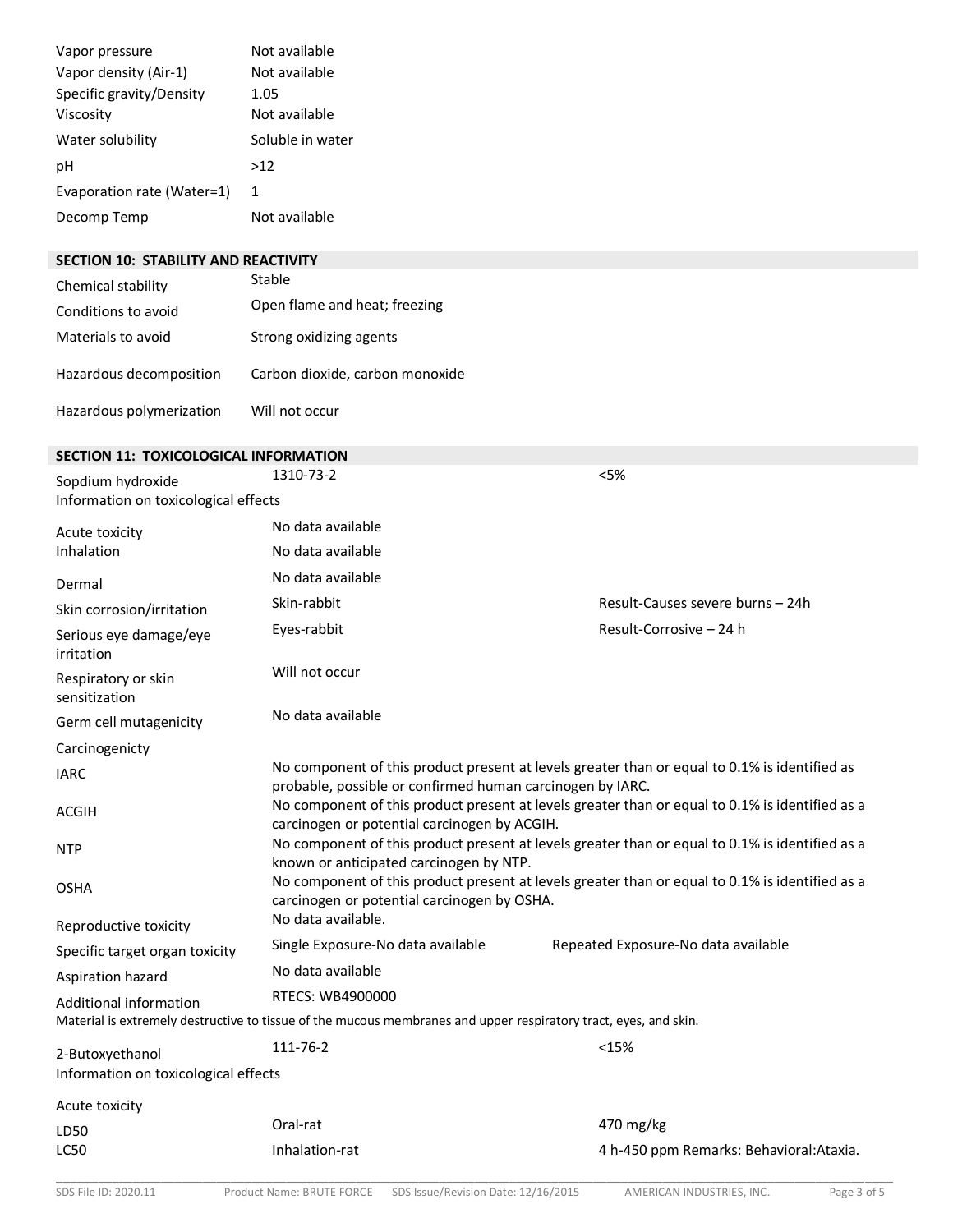|                                                                                                                                                                                                                                                                                                                                                                                                                                                                                                                                                                                                   |                                                                                                                                                | Nutritional and Gross Metabolic: Weight loss or<br>decreased weight gain. |  |
|---------------------------------------------------------------------------------------------------------------------------------------------------------------------------------------------------------------------------------------------------------------------------------------------------------------------------------------------------------------------------------------------------------------------------------------------------------------------------------------------------------------------------------------------------------------------------------------------------|------------------------------------------------------------------------------------------------------------------------------------------------|---------------------------------------------------------------------------|--|
| LD50                                                                                                                                                                                                                                                                                                                                                                                                                                                                                                                                                                                              | Dermal-rabbit                                                                                                                                  | 220 mg/kg                                                                 |  |
| LD50                                                                                                                                                                                                                                                                                                                                                                                                                                                                                                                                                                                              | Intraperitoneal-rat                                                                                                                            | $220$ mg/kg                                                               |  |
| LD50                                                                                                                                                                                                                                                                                                                                                                                                                                                                                                                                                                                              | Intravenous-rat                                                                                                                                | 307 mg/kg                                                                 |  |
| Skin corrosion/irritation                                                                                                                                                                                                                                                                                                                                                                                                                                                                                                                                                                         | Skin-rabbit                                                                                                                                    | Result-Open irritation test                                               |  |
| Serious eye damage/eye<br>irritation                                                                                                                                                                                                                                                                                                                                                                                                                                                                                                                                                              | Eyes-rabbit                                                                                                                                    | Result-Moderate eye irritation-24 h                                       |  |
| Respiratory or skin<br>sensitization                                                                                                                                                                                                                                                                                                                                                                                                                                                                                                                                                              | No data available                                                                                                                              |                                                                           |  |
| Germ cell mutagenicity                                                                                                                                                                                                                                                                                                                                                                                                                                                                                                                                                                            | No data available                                                                                                                              |                                                                           |  |
| Carcinogenicty                                                                                                                                                                                                                                                                                                                                                                                                                                                                                                                                                                                    |                                                                                                                                                |                                                                           |  |
| IARC 3-Group 3                                                                                                                                                                                                                                                                                                                                                                                                                                                                                                                                                                                    | Not classifiable as to its carcinogenicity to humans (2-Butoxyethanol)                                                                         |                                                                           |  |
| <b>NTP</b>                                                                                                                                                                                                                                                                                                                                                                                                                                                                                                                                                                                        | No component of this product present at levels greater than or equal to 0.1% is identified as a<br>known or anticipated carcinogen by NTP.     |                                                                           |  |
| <b>OSHA</b>                                                                                                                                                                                                                                                                                                                                                                                                                                                                                                                                                                                       | No component of this product present at levels greater than or equal to 0.1% is identified as a<br>carcinogen or potential carcinogen by OSHA. |                                                                           |  |
| Reproductive toxicity                                                                                                                                                                                                                                                                                                                                                                                                                                                                                                                                                                             | No data available                                                                                                                              |                                                                           |  |
|                                                                                                                                                                                                                                                                                                                                                                                                                                                                                                                                                                                                   | Overexposure may cause reproductive disorder(s) based on tests with laboratory animals.                                                        |                                                                           |  |
| Specific target organ toxicity                                                                                                                                                                                                                                                                                                                                                                                                                                                                                                                                                                    | Single Exposure-No data available                                                                                                              | Repeated Exposure-No data available                                       |  |
| Aspiration hazard                                                                                                                                                                                                                                                                                                                                                                                                                                                                                                                                                                                 | No data available                                                                                                                              |                                                                           |  |
| Additional information                                                                                                                                                                                                                                                                                                                                                                                                                                                                                                                                                                            | <b>RTECS: KJ8575000</b>                                                                                                                        |                                                                           |  |
| Human exposure above 200 ppm can be expected to cause narcosis, damage to the kidney and liver and present an abnormal blood<br>picture showing erythropenia, reticulocytosis, granulocytosis, leukocytosis, and would be likely to cause fragility of erythrocytes and<br>hematuria. Swallowing of 2-butoxyethanol results in a sour taste that turns to a burning sensation and is followed by numbness of the<br>tongue which indicates paralysis of the sensory nerve endings., Central nervous system depression, Headache, narcosis<br>Based on human evidence<br>Irregularities<br>Stomach |                                                                                                                                                |                                                                           |  |
| <b>SECTION 12: ECOLOGICAL INFORMATION</b>                                                                                                                                                                                                                                                                                                                                                                                                                                                                                                                                                         |                                                                                                                                                |                                                                           |  |
| Sodium hydroxide                                                                                                                                                                                                                                                                                                                                                                                                                                                                                                                                                                                  | 1310-73-2                                                                                                                                      | < 5%                                                                      |  |
| Information on ecological                                                                                                                                                                                                                                                                                                                                                                                                                                                                                                                                                                         |                                                                                                                                                |                                                                           |  |

| Information on ecological                      |                                                                                                                             |                 |
|------------------------------------------------|-----------------------------------------------------------------------------------------------------------------------------|-----------------|
| effects                                        |                                                                                                                             |                 |
| Toxicity to fish LC50                          | Gambusia affinis (Mosquito fish)                                                                                            | 125 mg/l-96 h   |
| <b>LC50</b>                                    | Oncorhynchus mykiss (rainbow trout)                                                                                         | 45.4 mg/l-96 h  |
| Toxicity to daphnia and<br>Immobilization EC50 | Daphnia                                                                                                                     | 40.38 mg/l-48 h |
| Persistence and degradability                  | The methods for determining the biological degradability are not applicable to inorganic substances.                        |                 |
| Bio-accumulative potential                     | No data available                                                                                                           |                 |
| Mobility in soil                               | No data available                                                                                                           |                 |
| conducted.                                     | Results of PBT and vPvB assessment PBT/vPvB assessment not available as chemical safety assessment not required/not         |                 |
| Other adverse effects                          | An environmental hazard cannot be excluded in the event of unprofessional handling or disposal.<br>Harmful to aquatic life. |                 |
| 2-Butoxyethanol                                | 111-76-2                                                                                                                    | $1 - 5%$        |
| Information on ecological<br>effects           |                                                                                                                             |                 |
| Toxicity to fish LC5O                          | Other fish                                                                                                                  | 220 mg/l-96 h   |
| Toxicity to daphnia and EC50                   | Daphnia magna (Water flea)                                                                                                  | 1,815 mg/l-24 h |
| Persistence and degradability                  | No data available                                                                                                           |                 |